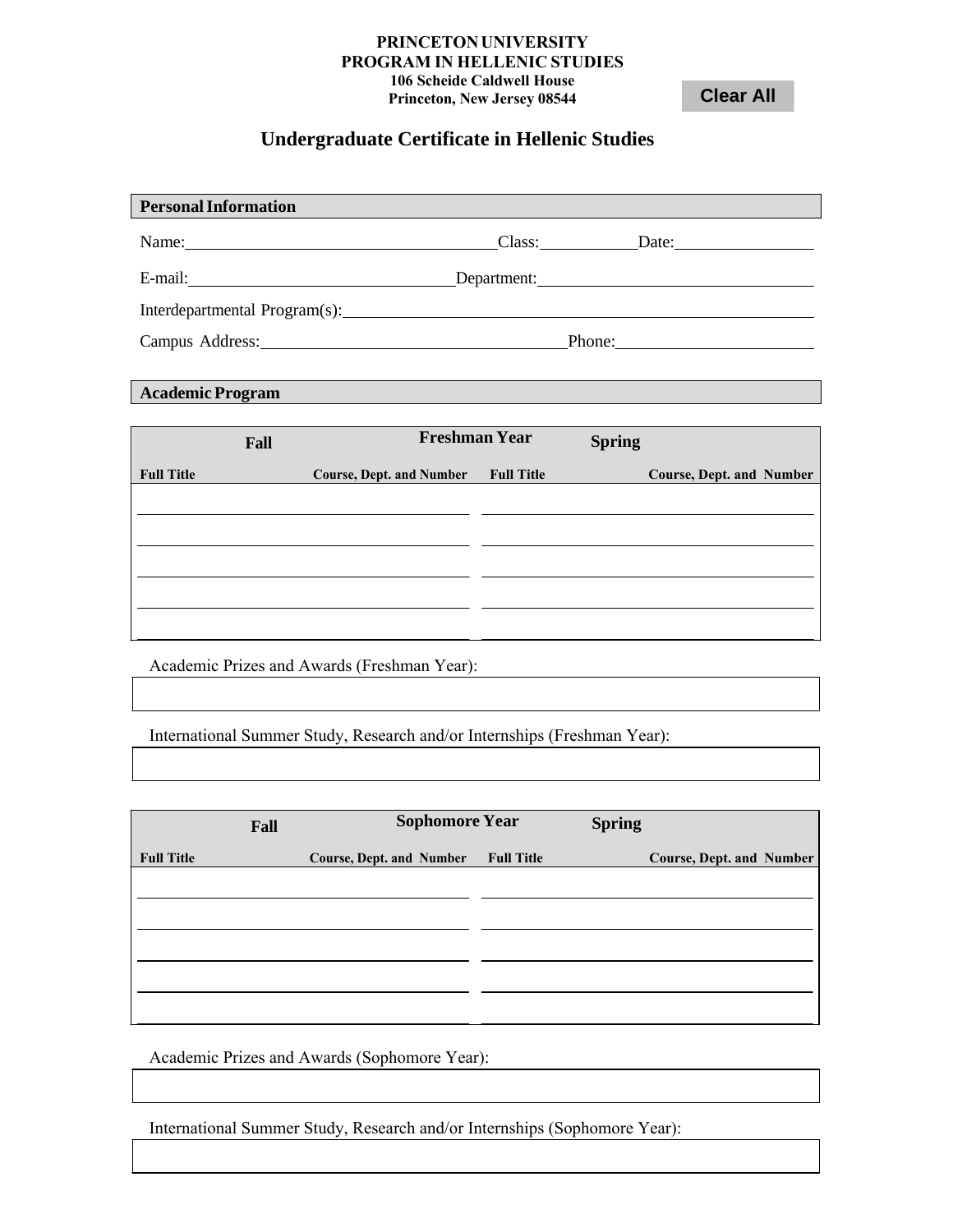|                   | Fall |                                 | <b>Junior Year</b> | <b>Spring</b> |                                 |  |
|-------------------|------|---------------------------------|--------------------|---------------|---------------------------------|--|
| <b>Full Title</b> |      | <b>Course, Dept. and Number</b> | <b>Full Title</b>  |               | <b>Course, Dept. and Number</b> |  |
|                   |      |                                 |                    |               |                                 |  |
|                   |      |                                 |                    |               |                                 |  |
|                   |      |                                 |                    |               |                                 |  |
|                   |      |                                 |                    |               |                                 |  |
|                   |      |                                 |                    |               |                                 |  |
|                   |      |                                 |                    |               |                                 |  |

Academic Prizes and Awards (Junior Year):

International Summer Study, Research and/or Internships (Junior Year):

Junior Papers (Topics and Advisors):

|                   | Fall |                                 | <b>Senior Year</b> | <b>Spring</b> |                          |
|-------------------|------|---------------------------------|--------------------|---------------|--------------------------|
| <b>Full Title</b> |      | <b>Course, Dept. and Number</b> | <b>Full Title</b>  |               | Course, Dept. and Number |
|                   |      |                                 |                    |               |                          |
|                   |      |                                 |                    |               |                          |
|                   |      |                                 |                    |               |                          |
|                   |      |                                 |                    |               |                          |
|                   |      |                                 |                    |               |                          |
|                   |      |                                 |                    |               |                          |

**Senior Thesis or Senior Research Paper (topic and advisor):**

**Semester or Summer Study / Research / Internships / Work in Greece:**

**Hellenic Studies courses you would like to see added to our curriculum:**